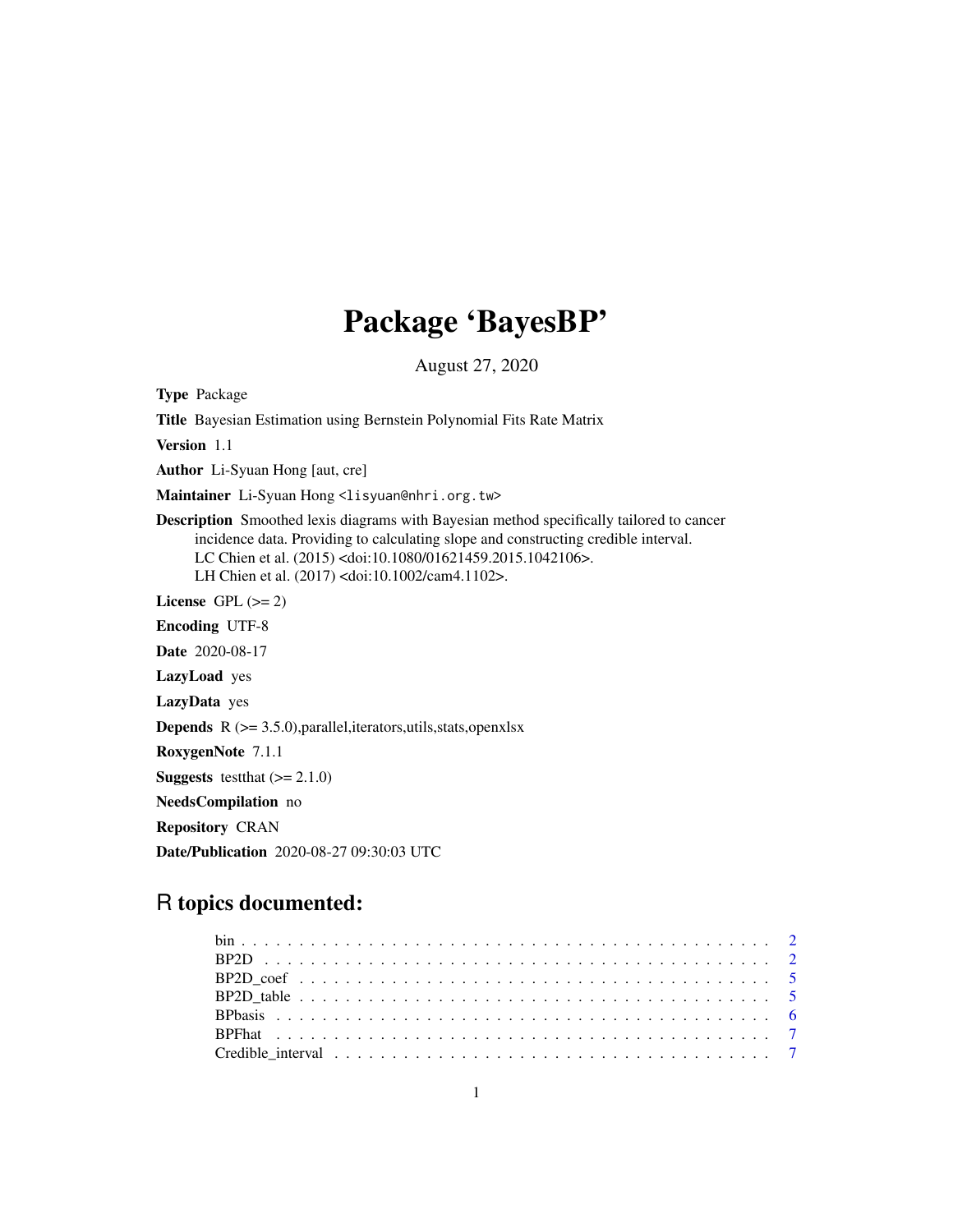#### <span id="page-1-0"></span>2  $BP2D$

#### **Index** [15](#page-14-0)

bin *Binomial function*

#### Description

Binomial function

#### Usage

bin(n, i, x)

#### Arguments

|   | Integer.                    |
|---|-----------------------------|
| i | Integer( $i < n$ ).         |
| x | Numeric( $0 \le x \le 1$ ). |

#### Examples

bin(5,3,.5)

<span id="page-1-1"></span>BP2D *Bayesian estimation using two dimensions Bernstein polynomial*

#### Description

This function runs Metropolis-Hasting algorithm which is given setting prior and data.This algorithm starts storing coefficients when it runs halfway,so we use second halves of coefficients compute Rhat to check convergence.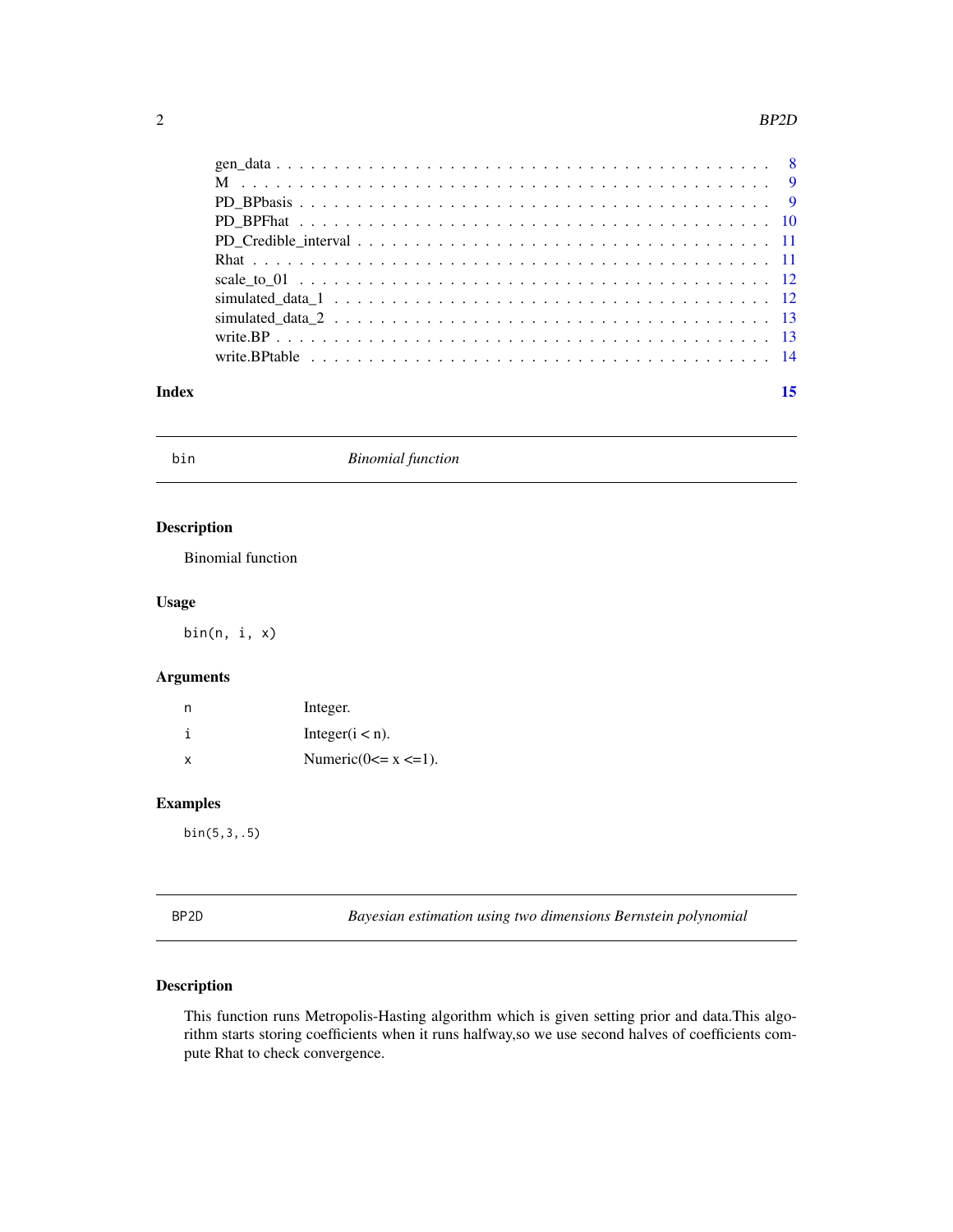#### $BP2D$  3

#### Usage

```
BP2D(
  prior,
  ages,
 years,
 disease,
 population,
  Iterations = 2e+05,
 n_{\text{chain}} = 5,
 n_cluster = 1,
 nn = 2,
 interval = 100,RJC = 0.35,seed = TRUE,set = 1,
 double = 4)
```
#### Arguments

| prior      | $prior=(n0,alpha, L)$ where alpha is a Poisson parameter, no is upper bound of al-<br>pha L can be every number which is bigger than one. |
|------------|-------------------------------------------------------------------------------------------------------------------------------------------|
| ages       | Range of ages.                                                                                                                            |
| years      | Range of years.                                                                                                                           |
| disease    | Disease matrix.                                                                                                                           |
| population | Population matrix.                                                                                                                        |
| Iterations | Iterations of chain.                                                                                                                      |
| n_chain    | Number of Markov chain.                                                                                                                   |
| n_cluster  | This parameter means number of cores, five cores is recommended. (default:<br>$n$ cluster=1).                                             |
| nn         | The parameter nn is lower bound of alpha.                                                                                                 |
| interval   | Each hundreds save one coefficient.                                                                                                       |
| RJC.       | Control parameter for transfer dimension.                                                                                                 |
| seed       | Set seed yes or not.                                                                                                                      |
| set        | Choose seed.(defaults:set=1)                                                                                                              |
| double     | If R hat $>1.1$ then double the iterations of times.                                                                                      |

#### Value

This function will return Bayesian estimate of incidence,Stored parameters,posterior mean,posterior max and table.

| Fhat  | Bayesian estimate of incidence.              |
|-------|----------------------------------------------|
| chain | Bayesian estimate of posterior p-value mean. |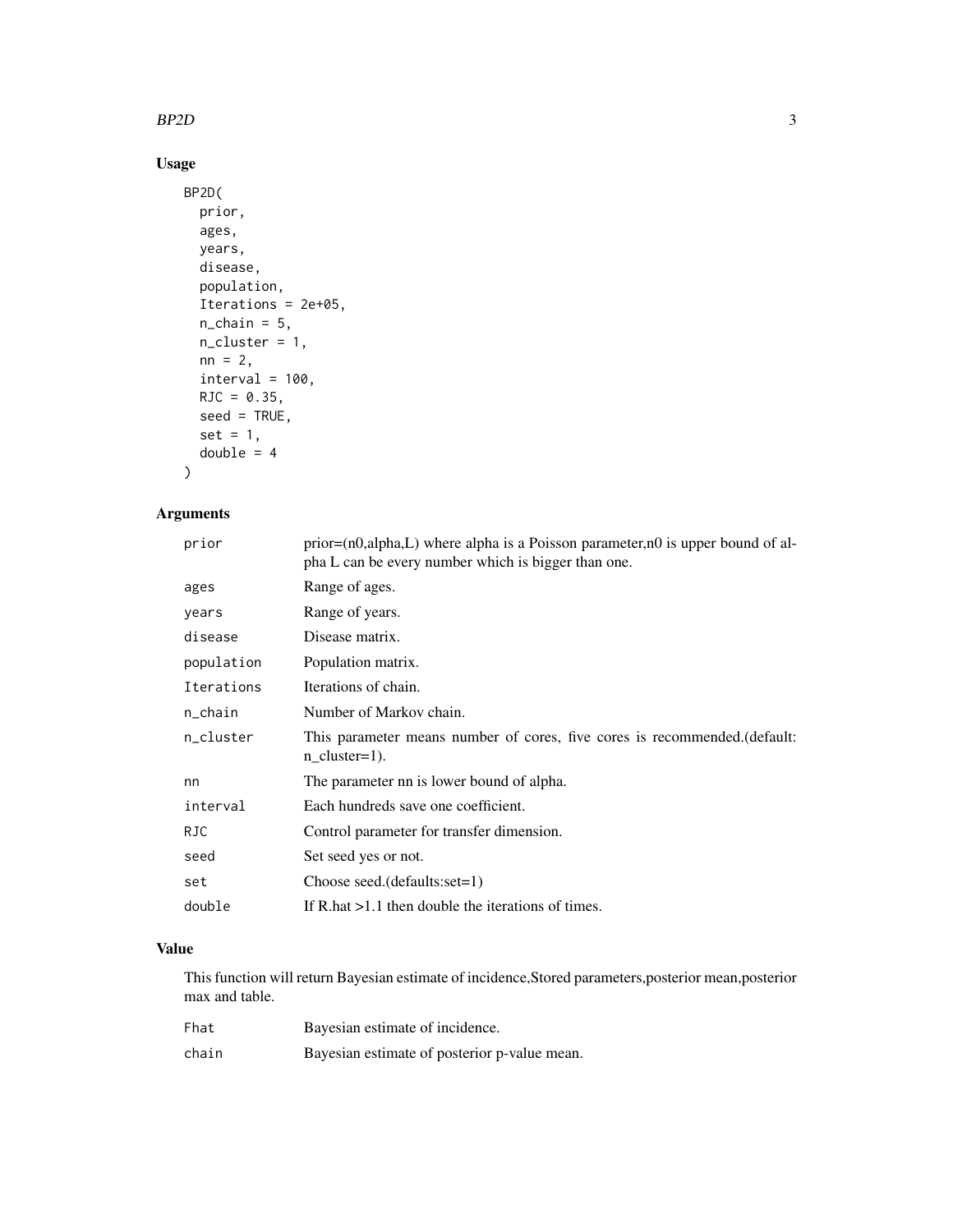<span id="page-3-0"></span>

| maxchain           | Bayesian estimate of posterior p-value max.                              |
|--------------------|--------------------------------------------------------------------------|
| store_coefficients |                                                                          |
|                    | Two dimensional Bernstein coefficients.                                  |
| output             | When M-H algorithm ends, contruct the table which contains norm, mean of |
|                    | Fhat, maximum of Fhat, R.hat, iterations, P-value and elasped time.      |

#### References

Li-Chu Chien,Yuh-Jenn Wu,Chao A. Hsiung,Lu-Hai Wang,I-Shou Chang(2015).Smoothed Lexis Diagrams With Applications to Lung and Breast Cancer Trends in Taiwan,Journal of the American Statistical Association, Taylor & Francis Journals, vol. 110(511), pages 1000-1012, September.

#### See Also

Other Bayesain estimate: [BP2D\\_coef\(](#page-4-1)), [BP2D\\_table\(](#page-4-2))

#### Examples

# ---------------------------------------- # library(BayesBP) ages<-35:85 years<-1988:2007 prior<-c(10,5,2) data(simulated\_data\_1) disease<-simulated\_data\_1\$disease population<-simulated\_data\_1\$population result<-BP2D(prior,ages,years,disease,population) # ---------------------------------------- # # Bernstein basis basis<-BPbasis(ages,years,10) pdbasis1<-PD\_BPbasis(ages,years,10,by = 1) pdbasis2<-PD\_BPbasis(ages,years,10,by = 2) # Bernstein polynomial coef<-result\$store\_coefficients\$chain\_1[[1]] BPFhat(coef,ages,years,basis) PD\_BPFhat(coef,ages,years,pdbasis1,by = 1) PD\_BPFhat(coef,ages,years,pdbasis2,by = 2) # Credible interval Credible\_interval(result) PD\_Credible\_interval(result,by = 1) PD\_Credible\_interval(result,by = 2) # ---------------------------------------- # # Given four prior set ages<-35:85 years<-1988:2007 data(simulated\_data\_2) disease<-simulated\_data\_2\$disease population<-simulated\_data\_2\$population p<-expand.grid(n0=c(10,20),alpha=c(5,10),LL=c(2,4)) prior\_set<-p[p\$n0==p\$alpha\*2,]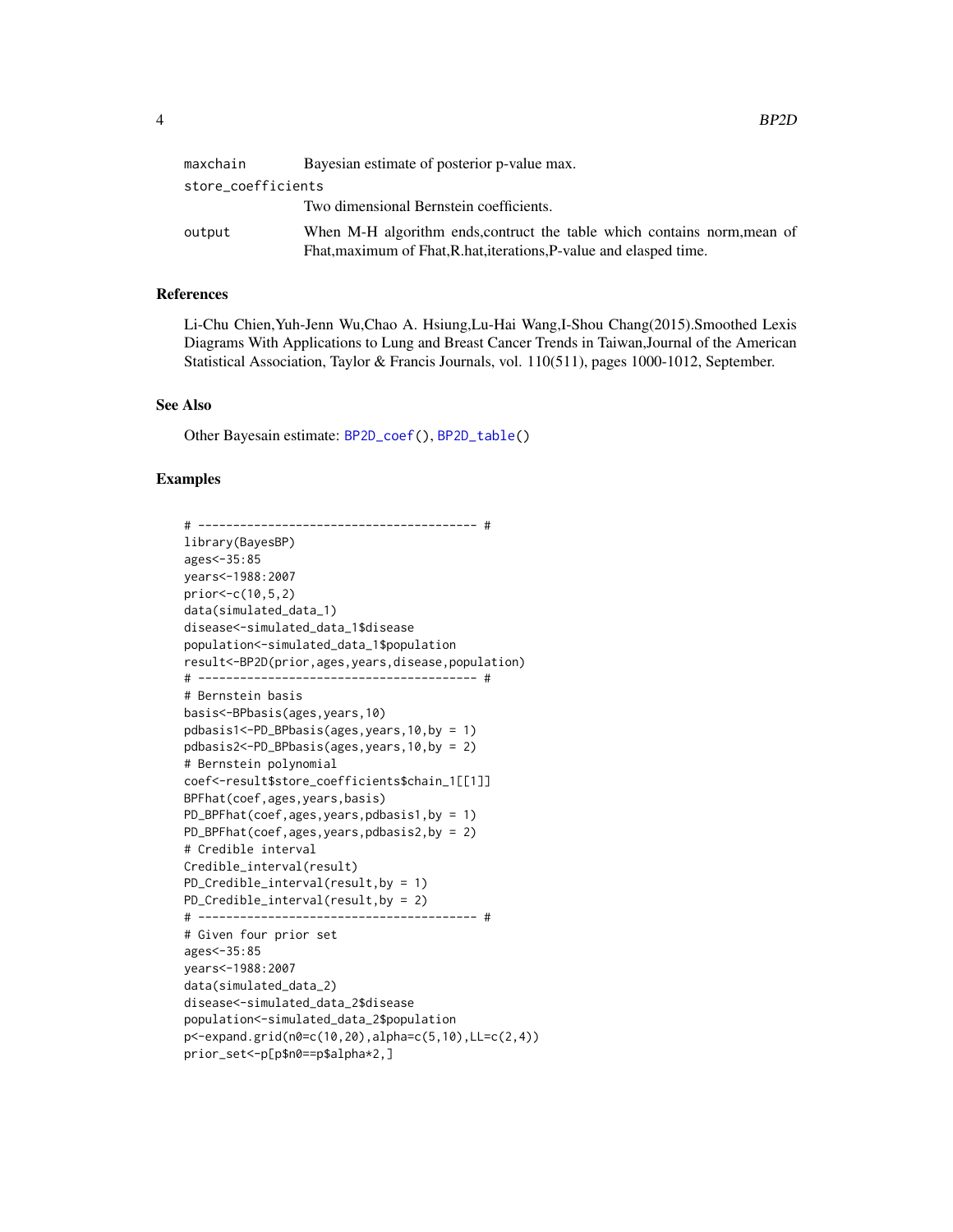```
result_list<-paste0('result',1:nrow(prior_set))
for (i in seq_len(nrow(prior_set))) {
  prior<-prior_set[i,]
   assign(result_list[i],BP2D(prior,ages,years,disease,population))
   write.BP(get(result_list[i]),sprintf('%s.xlsx',result_list[i]))
}
tab<-BP2D_table(result_list)
write.BPtable(tab,'result_table.xlsx')
# ---------------------------------------- #
```
<span id="page-4-1"></span>BP2D\_coef *Getting coefficeint from BP2D result.*

#### Description

This function will return coefficient and length of each set of coefficeint.

#### Usage

BP2D\_coef(result)

#### Arguments

result This is output of BP2D.

#### Value

Coefficients table.

#### See Also

Other Bayesain estimate: [BP2D\\_table\(](#page-4-2)), [BP2D\(](#page-1-1))

<span id="page-4-2"></span>BP2D\_table *Table and Criterion.*

#### Description

If you give more groups of prior,you can use this function to get the table and T criterion.

#### Usage

```
BP2D_table(results_list)
```
#### Arguments

results\_list A vector of characters.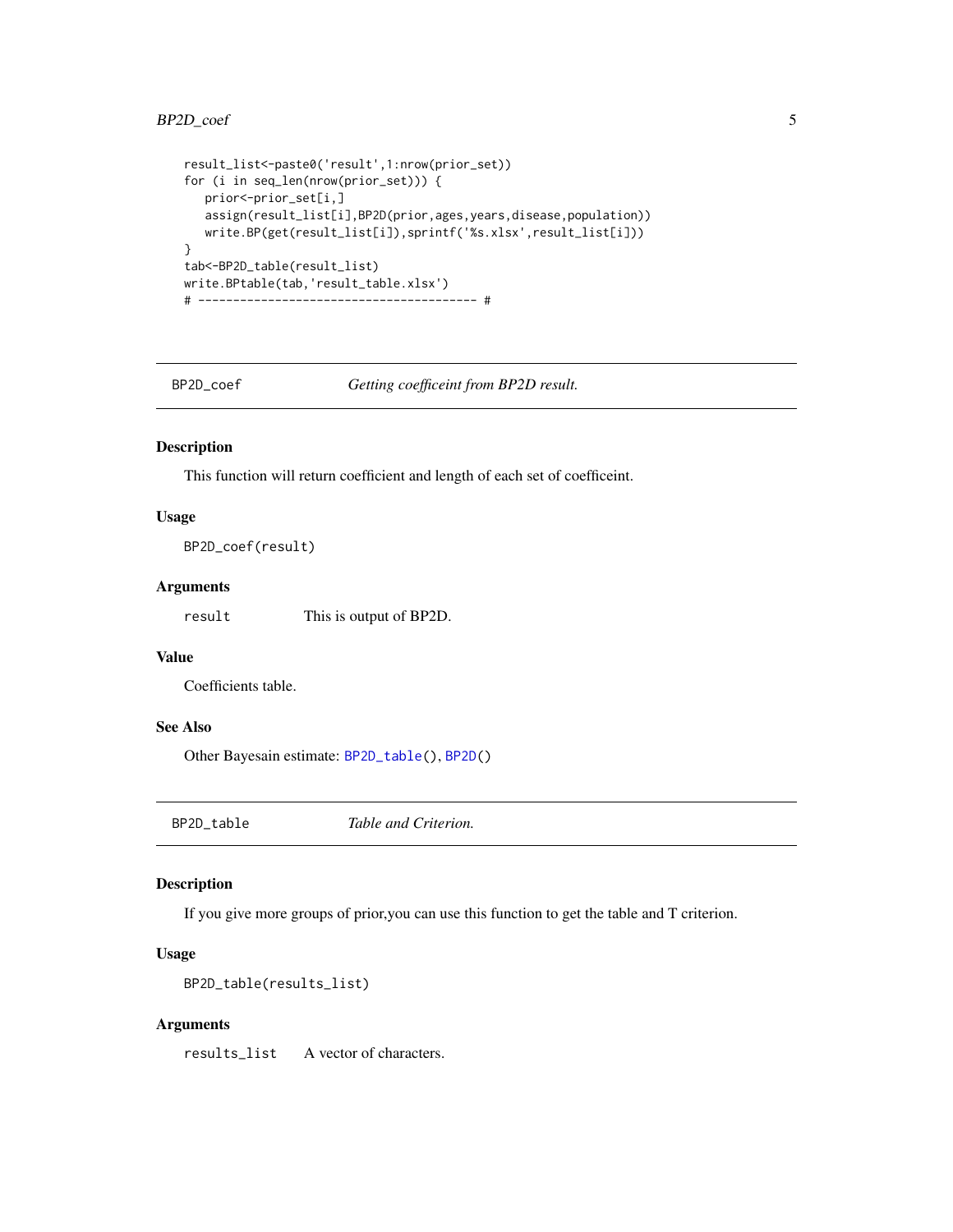#### <span id="page-5-0"></span>Value

Table and criterion T.

#### See Also

Other Bayesain estimate: [BP2D\\_coef\(](#page-4-1)), [BP2D\(](#page-1-1))

#### <span id="page-5-1"></span>BPbasis *Bernstein polynomial basis.*

#### Description

This function build two dimensional Bernstein polynomial basis.

#### Usage

BPbasis(ages, years,  $n\theta$ ,  $N = 1$ )

#### Arguments

| ages  | Range of ages.                          |
|-------|-----------------------------------------|
| years | Range of years.                         |
| n0    | Upper bound of possion random variable. |
| -N    | Lower bound of possion random variable. |

#### Value

Bernstein basis.

#### See Also

Other Bernstein basis: [PD\\_BPbasis\(](#page-8-1))

#### Examples

```
ages <- 35:85
years <- 1988:2007
list.basis <- BPbasis(ages,years,10)
list.basis
```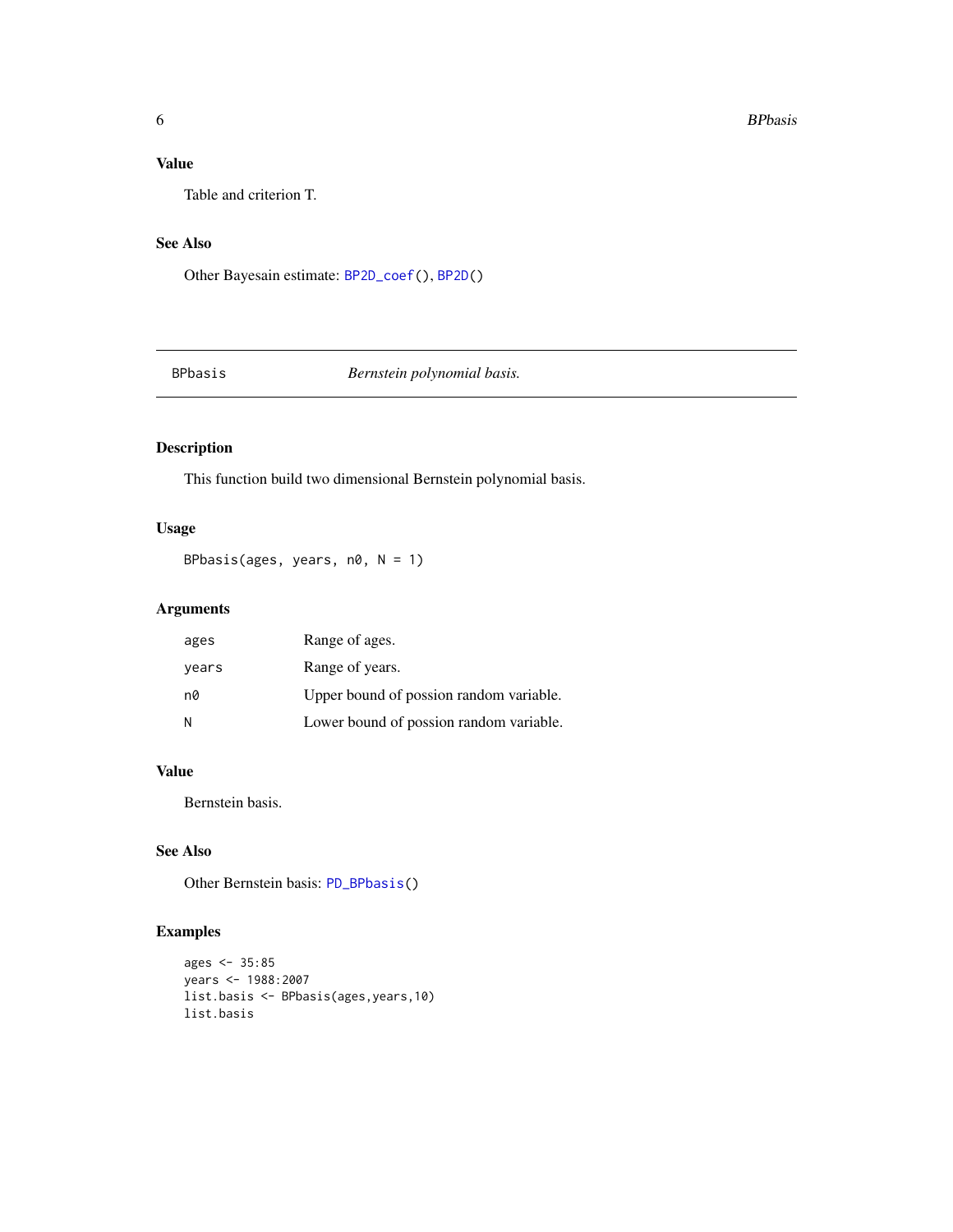<span id="page-6-1"></span><span id="page-6-0"></span>

Given Bernstein polynomial coeffients to compute Fhat.

#### Usage

```
BPFhat(coef, ages, years, basis)
```
#### Arguments

| coef  | Bernstein polynomial coefficients. |
|-------|------------------------------------|
| ages  | Range of ages.                     |
| years | Range of years.                    |
| basis | Bernstein polynomial basis.        |

#### Value

This function return outer Bernstein polynomial using coefficients.

#### See Also

Other outer Bernstein polynomial: [PD\\_BPFhat\(](#page-9-1))

#### Examples

```
coef \leftarrow runif(9)ages \leq 35:85
years <- 1988:2007
list.basis <- BPbasis(ages,years,10)
BPFhat(coef,ages,years,list.basis)
```
<span id="page-6-2"></span>Credible\_interval *Credible interval.*

#### Description

Builing two dimensional Bernstein polynomial credible interval.

#### Usage

```
Credible_interval(result, n_cluster = 1, alpha = 0.05)
```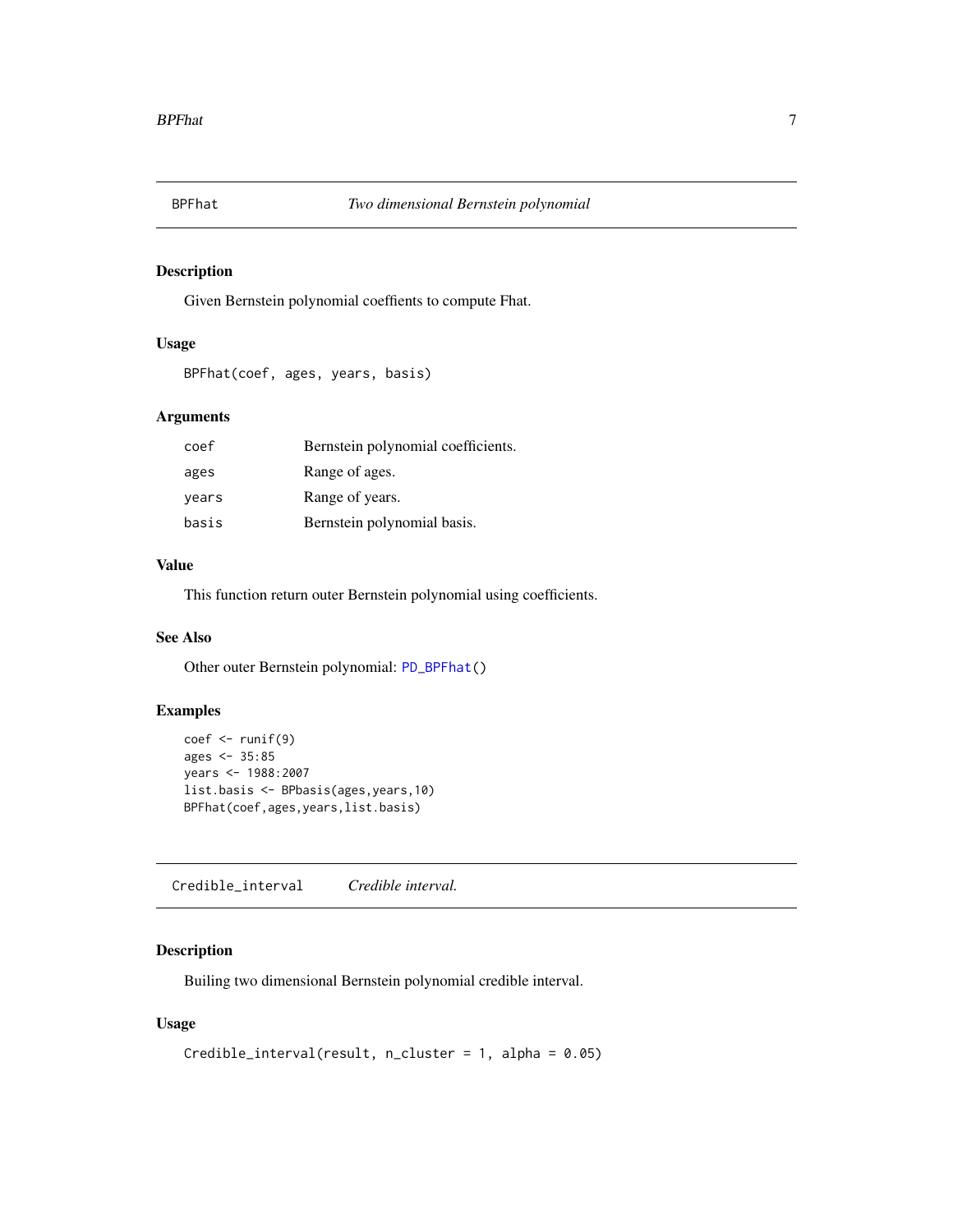#### <span id="page-7-0"></span>Arguments

| result    | This is output of BP2D.                         |
|-----------|-------------------------------------------------|
| n cluster | Muticores is remmended. $(default:n cluster=1)$ |
| alpha     | Level of significance.                          |

#### Value

Bayesian credible interval with level of significance.

#### References

L.H. Chien, T.J. Tseng, C.H. Chen, H.F. Jiang, F.Y. Tsai, T.W. Liu, C.A. Hsiung, I.S. Chang Comparison of annual percentage change in breast cancer incidence rate between Taiwan and the United States-A smoothed Lexis diagram approach.

#### See Also

Other Credible interval: [PD\\_Credible\\_interval\(](#page-10-1))

gen\_data *Generated data*

#### Description

Generated data

#### Usage

```
gen_data(ages, years, FT, M)
```
#### Arguments

| ages  | Ages.                |
|-------|----------------------|
| vears | Years.               |
| FT    | Rate function.       |
| M     | Population function. |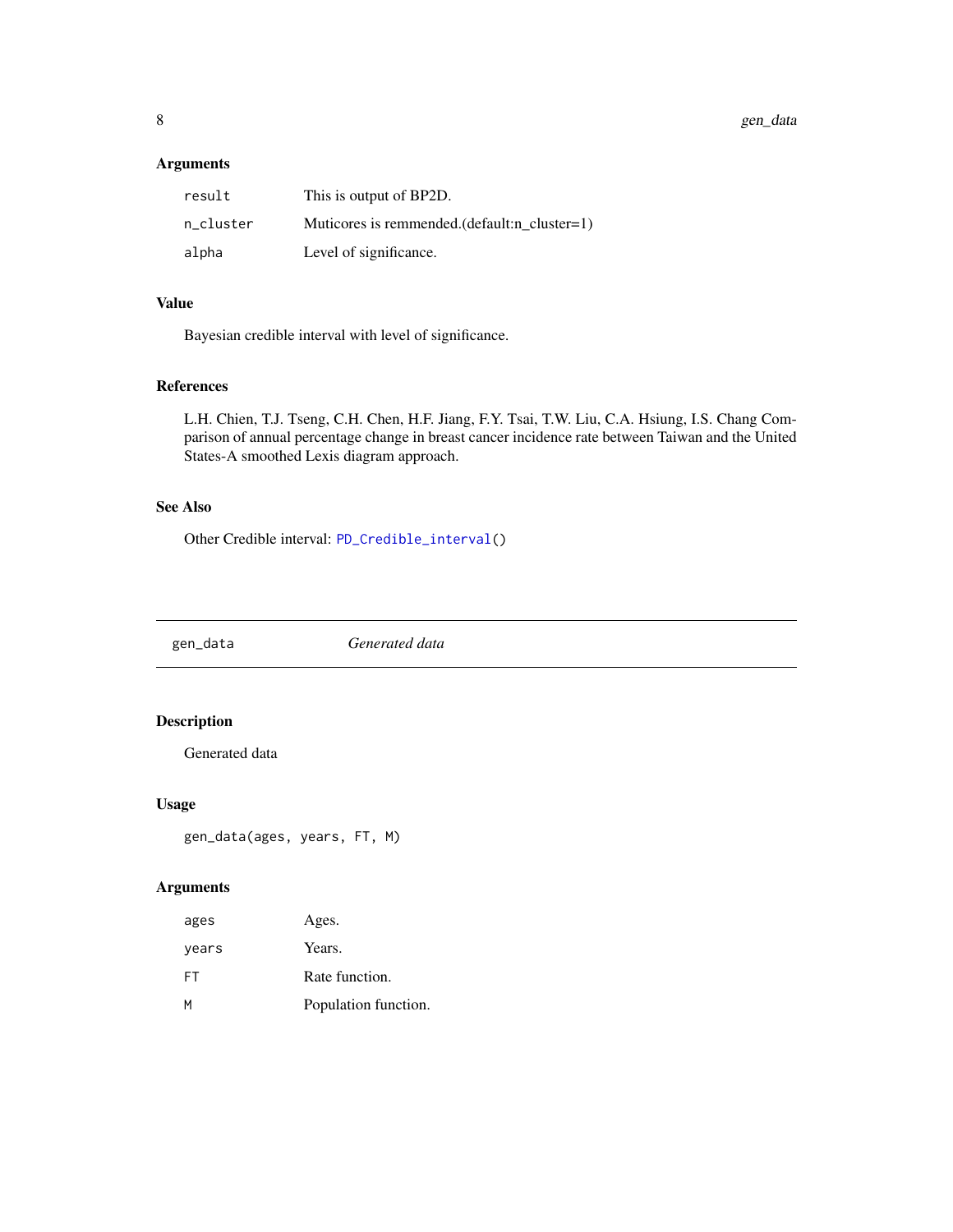<span id="page-8-0"></span>

Risky population function

#### Usage

 $M(x, y)$ 

#### Arguments

| x   | Numeric. |
|-----|----------|
| - V | Numeric. |

<span id="page-8-1"></span>

|  | PD_BPbasis |
|--|------------|
|  |            |

Partial differential Bernstein polynomial basis.

#### Description

This function build two dimensional Bernstein polynomial basis.

#### Usage

PD\_BPbasis(ages, years,  $n\theta$ ,  $N = 1$ , by = 1)

#### Arguments

| ages  | Range of ages.                                                     |
|-------|--------------------------------------------------------------------|
| years | Range of years.                                                    |
| n0    | Upper bound of possion random variable.                            |
| N.    | Lower bound of possion random variable.                            |
| by    | 1: partial differential by ages; 2: partial differential by years. |

#### Value

Partial differential Bernstein basis.

#### See Also

Other Bernstein basis: [BPbasis\(](#page-5-1))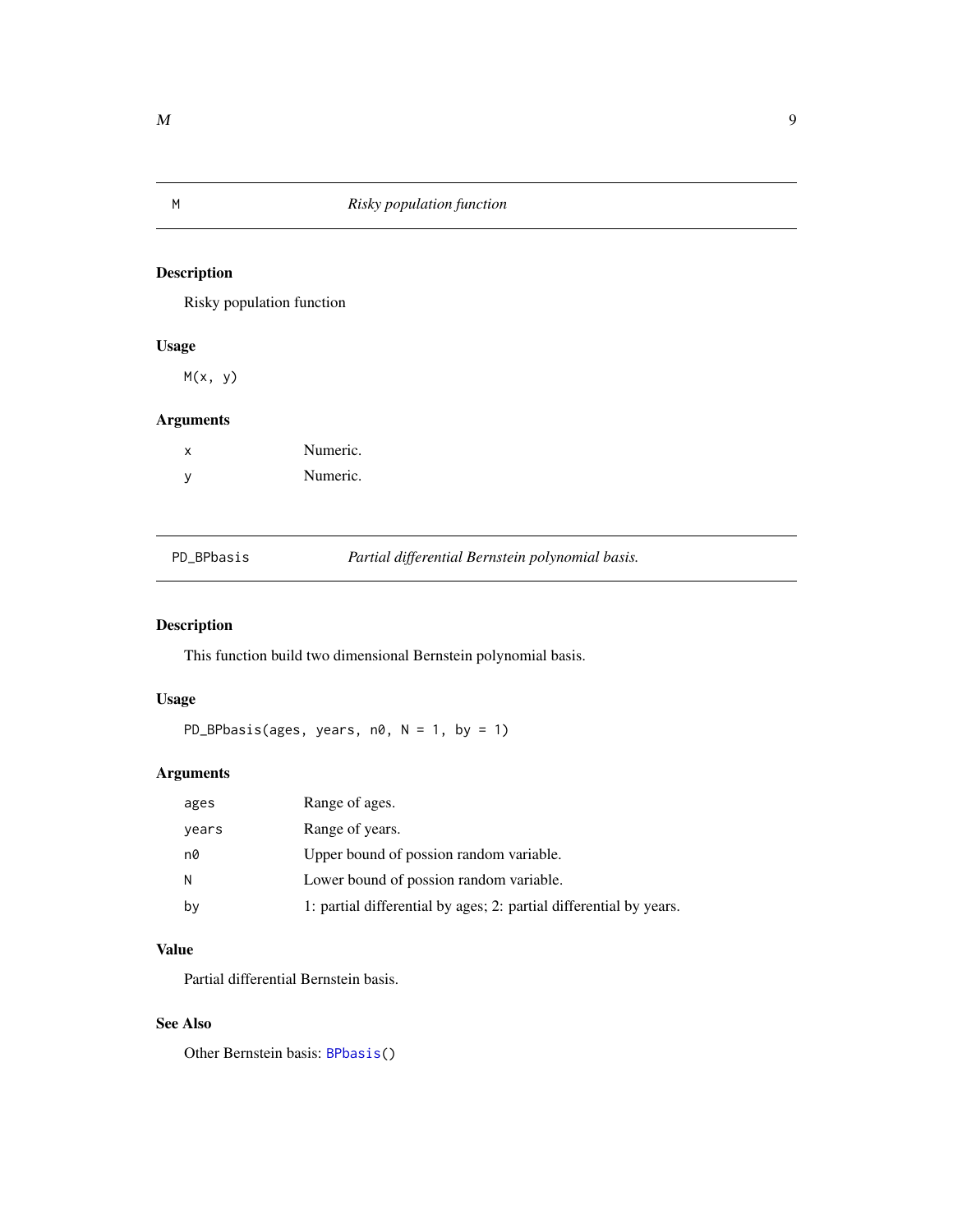#### Examples

```
ages <- 35:85
years <- 1988:2007
pdbasis <- PD_BPbasis(ages,years,10,by = 1)
pdbasis
```
#### <span id="page-9-1"></span>PD\_BPFhat *Two dimensional Bernstein polynomial*

#### Description

Given Bernstein polynomial coeffients to compute Fhat.

#### Usage

PD\_BPFhat(coef, ages, years, pdbasis, by = 1)

#### Arguments

| coef    | Bernstein polynomial coefficients.                                 |
|---------|--------------------------------------------------------------------|
| ages    | Range of ages.                                                     |
| years   | Range of years.                                                    |
| pdbasis | Partial differential Bernstein polynomial basis.                   |
| by      | 1: partial differential by ages; 2: partial differential by years. |

#### Value

Partial differential Bernstein polynomial given coefficients.

#### See Also

Other outer Bernstein polynomial: [BPFhat\(](#page-6-1))

#### Examples

```
coef \leftarrow runif(9)ages <- 35:85
years <- 1988:2007
pdbasis <- PD_BPbasis(ages,years,10,N=1,by=1)
PD_BPFhat(coef,ages,years,pdbasis,by=1)
```
<span id="page-9-0"></span>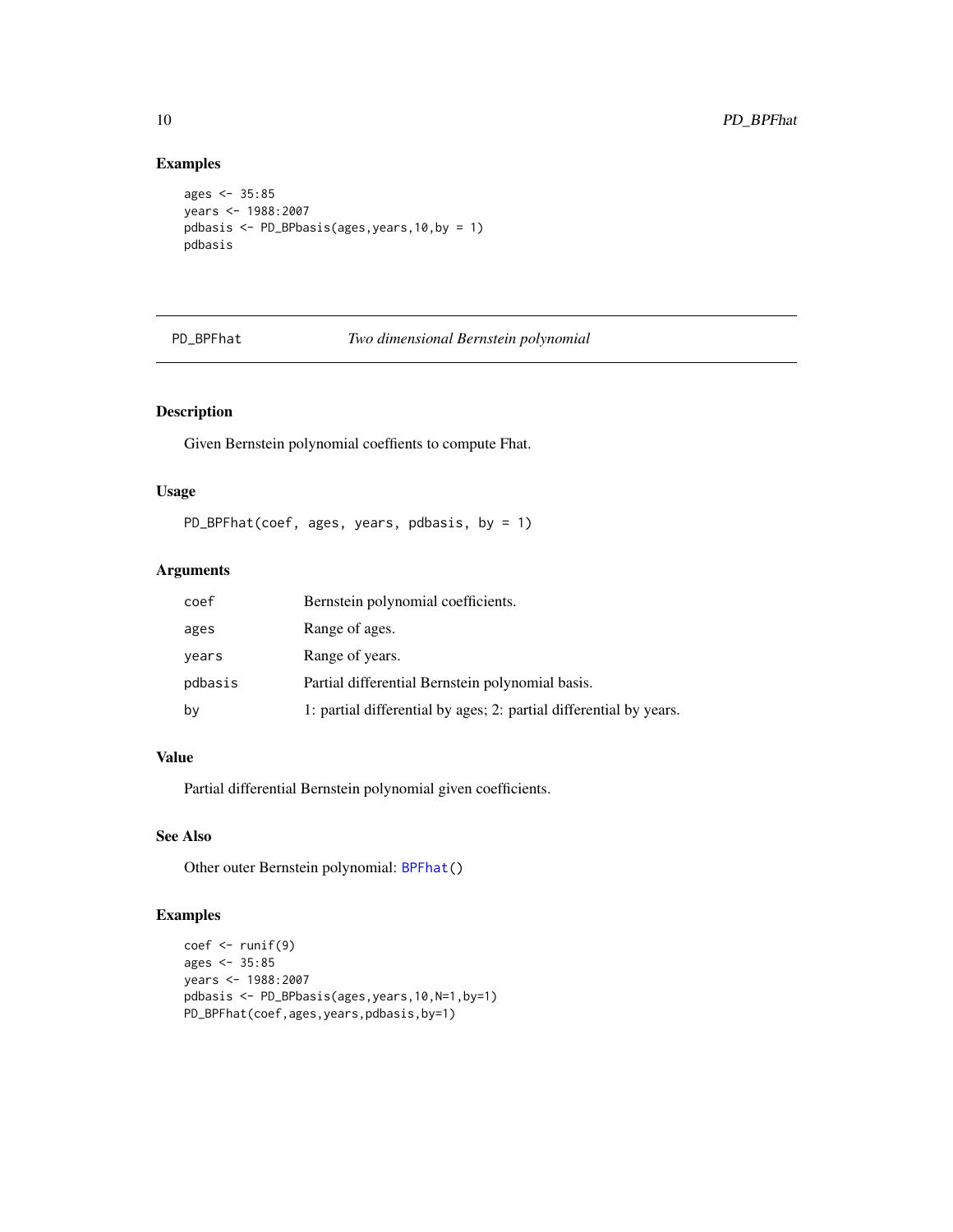<span id="page-10-1"></span><span id="page-10-0"></span>Builing two dimensional Bernstein polynomial credible interval.

#### Usage

```
PD_Credible_interval(result, n_cluster = 1, alpha = 0.05, by = 1)
```
#### Arguments

| result    | This is output of BP2D.                                            |
|-----------|--------------------------------------------------------------------|
| n_cluster | Muticores is remmended. (default:n cluster=1)                      |
| alpha     | Level of significance.                                             |
| by        | 1: partial differential by ages; 2: partial differential by years. |

#### Value

Bayesian credible interval with level of significance.

#### References

L.H. Chien, T.J. Tseng, C.H. Chen, H.F. Jiang, F.Y. Tsai, T.W. Liu, C.A. Hsiung, I.S. Chang Comparison of annual percentage change in breast cancer incidence rate between Taiwan and the United States-A smoothed Lexis diagram approach.

#### See Also

Other Credible interval: [Credible\\_interval\(](#page-6-2))

Rhat *Gelman Rubin statistics.*

#### Description

Check Markov chains for convergence.

#### Usage

 $Rhat(M, burn.in = 0.5)$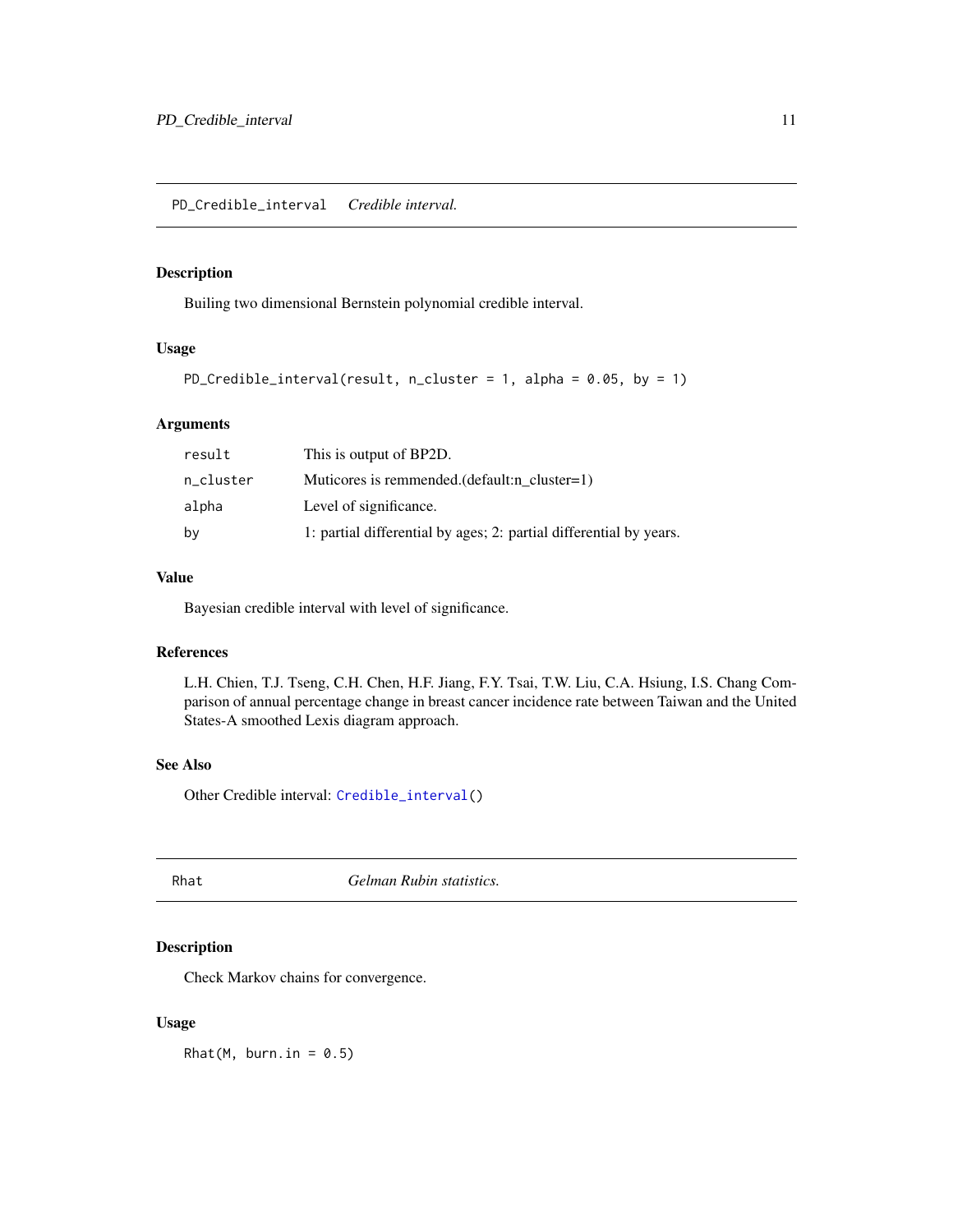#### <span id="page-11-0"></span>Arguments

| M       | An n x m numeric matrix of Markov Chains.                                    |
|---------|------------------------------------------------------------------------------|
| burn.in | The default value 0.5 means that the second halves of chains will be used to |
|         | compute.                                                                     |

#### Value

Gelman Rubin statistics.

#### References

Gelman A.,Carlin J.B.,Stern H.S.,and Rubin D.B.(2004),Bayesian Data Analysis,Boca Raton,FL:Chapman&Hall/CRC.

| scale_to_01                                                          | Scale to $[0,1]$          |
|----------------------------------------------------------------------|---------------------------|
| <b>Description</b>                                                   |                           |
| Scale to $[0,1]$                                                     |                           |
| <b>Usage</b>                                                         |                           |
| $scale_to_01(x)$                                                     |                           |
| <b>Arguments</b>                                                     |                           |
| X                                                                    | Vector.                   |
| <b>Examples</b>                                                      |                           |
| scale_to_01(35:85)<br>$(35:85-35)/(85-35)$<br>scale_to_01(runif(10)) |                           |
| simulated_data_1                                                     | Generate simulated data 1 |

#### Description

Given rate function 1 generated data.

#### Usage

data(simulated\_data\_1)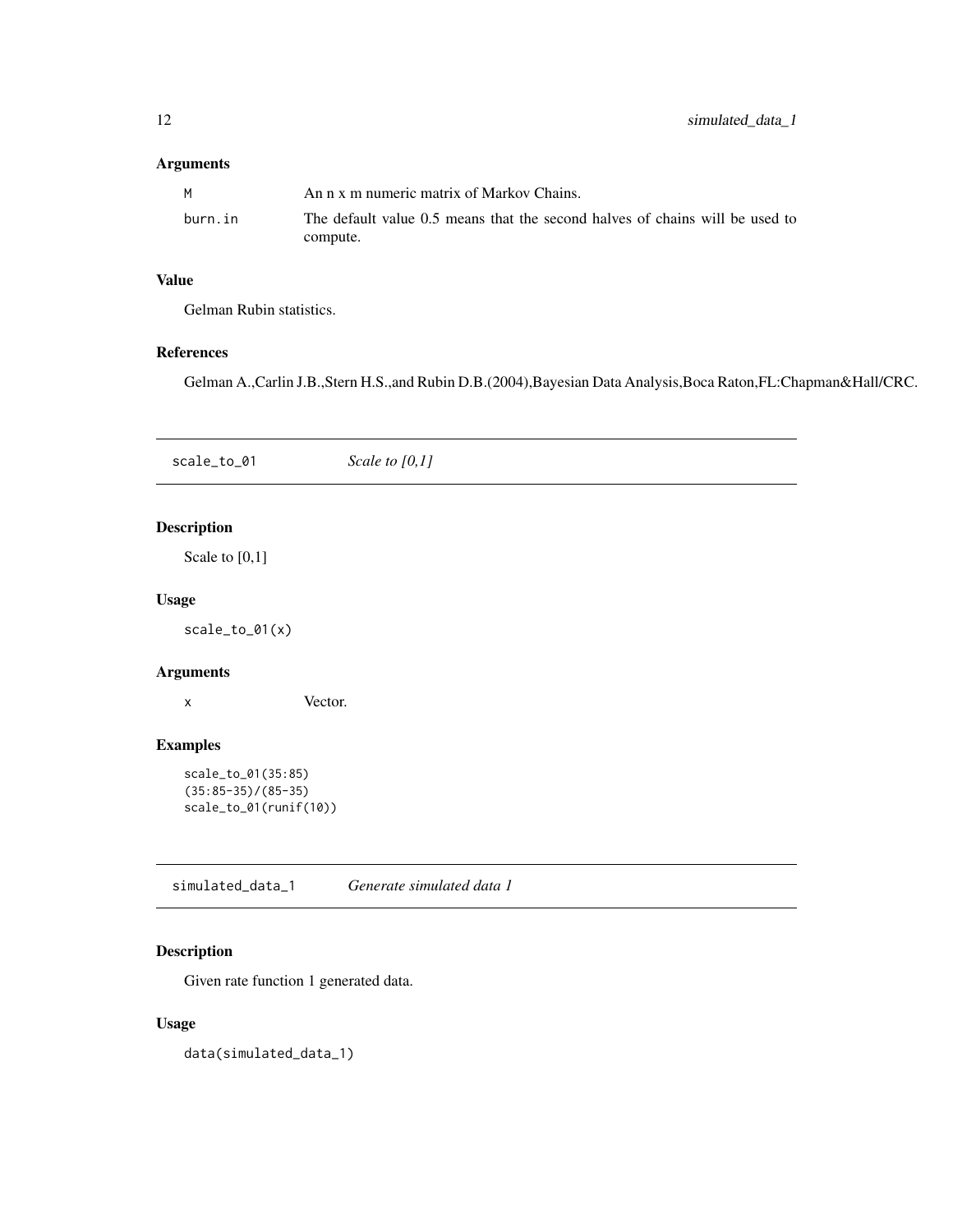#### <span id="page-12-0"></span>simulated\_data\_2 13

#### Format

list of matrix

#### Examples

```
ages <- 35:85
years <- 1988:2007
FT1 <- function(x,y){0.00148*sin(0.5*pi*x*y)+0.00002}
simulated_data_1 <- gen_data(ages,years,FT1,M)
```
simulated\_data\_2 *Generate simulated data 2*

#### Description

Given rate function 2 generated data.

#### Usage

data(simulated\_data\_2)

#### Format

list of matrix

#### Examples

```
ages <- 35:85
years <- 1988:2007
FT2 <- function(x,y){0.00148*sin(0.5*pi*x*(y+0.2))+0.00002}
simulated_data_2 <- gen_data(ages,years,FT2,M)
```
write.BP *Write xlsx file*

#### Description

This function will write result of BP2D to xlsx file.

#### Usage

write.BP(writedata, filename)

#### Arguments

| writedata | result of BP2D(character or list). |
|-----------|------------------------------------|
| filename  | xlsx file name.                    |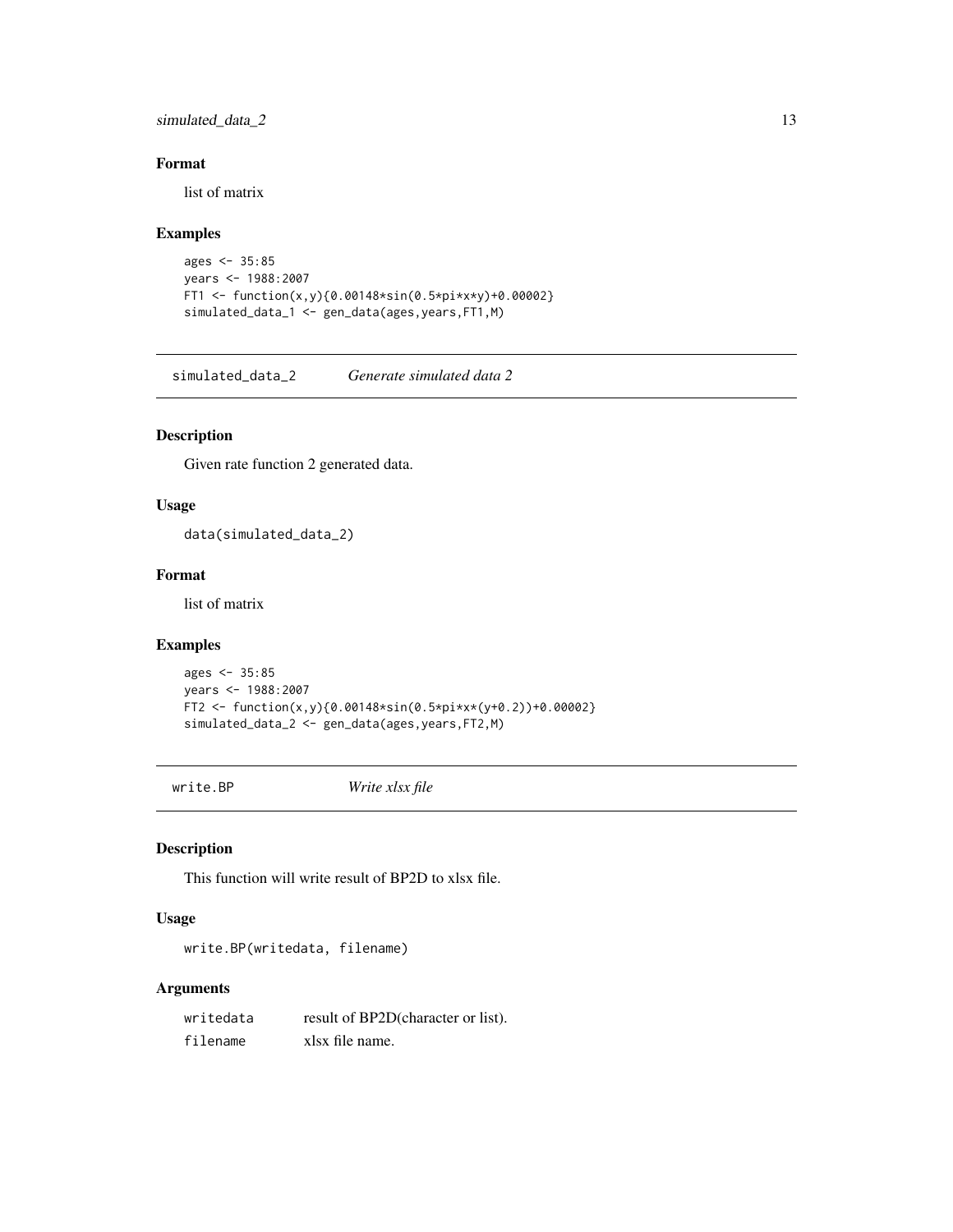<span id="page-13-0"></span>

If your environment has some result of BP2D,then you can use this function to store BPTable.

#### Usage

write.BPtable(BPtable, filename)

#### Arguments

| BPtable  | output of BP2D_table. |
|----------|-----------------------|
| filename | xlsx file name.       |